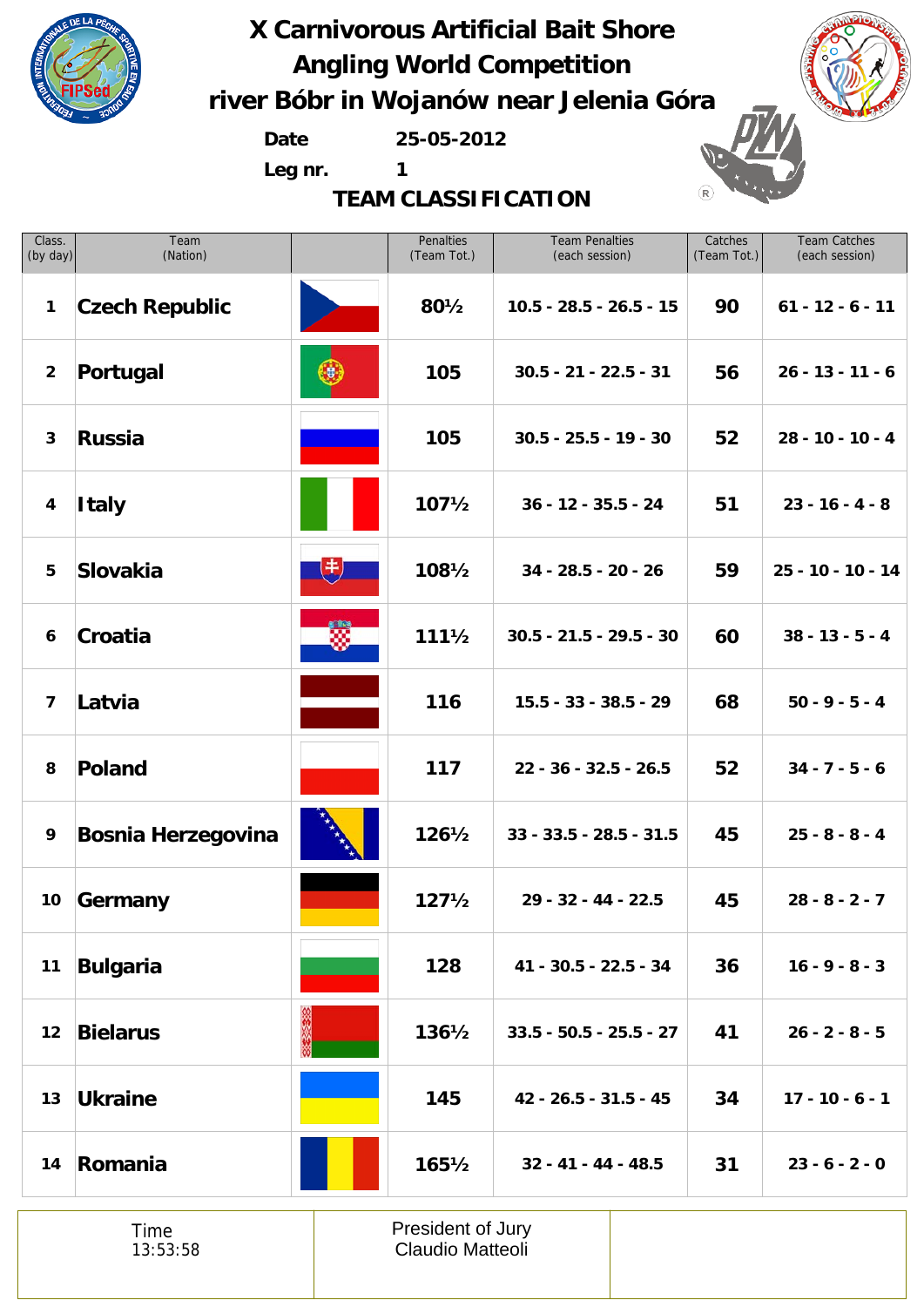

**Date 25-05-2012 Leg nr. 1 Sector A**

**Final Classification**

| <b>Back</b><br>Number | Competitor<br>Angling      | Team<br>(Nation)      |                      | Penalties<br>(Tot.) | Penalties<br>(each session) | Catches<br>(Tot.)       | Catches<br>best session | Classification<br>by sector | Note |
|-----------------------|----------------------------|-----------------------|----------------------|---------------------|-----------------------------|-------------------------|-------------------------|-----------------------------|------|
|                       | 13 TICHY Michal            | <b>Czech Republic</b> | <b>Participation</b> | 18.0                | $5 - 7 - 5 - 1$             | 10                      | 5                       | 1.0                         |      |
| 6                     | <b>CARMO Josè</b>          | Portugal              | $\circledast$        | 21.0                | $1 - 4 - 5 - 11$            | 12                      | 9                       | 2.0                         |      |
| 3                     | <b>BIAGI Simone</b>        | <b>Italy</b>          |                      | 24.5                | $7 - 1.5 - 11 - 5$          | 8                       | 4                       | 3.0                         |      |
|                       | 11 KAREMULIN Konstantin    | Russia                |                      | 27.0                | $10.5 - 4 - 1.5 - 11$       | $\overline{\mathbf{z}}$ | 3                       | 4.0                         |      |
| $\overline{7}$        | <b>BORCHERT Carsten</b>    | Germany               |                      | 27.0                | $7 - 4 - 11 - 5$            | $\overline{\mathbf{z}}$ | 4                       | 5.0                         |      |
|                       | 12 SUBASIC Jasmin          | Croatia               | ∙                    | 28.0                | $10.5 - 1.5 - 5 - 11$       | $\overline{\mathbf{z}}$ | 3                       | 6.0                         |      |
|                       | 14 LIPINSKI Andrzej        | Poland                |                      | 28.0                | $3.5 - 11.5 - 11 - 2$       | 8                       | 6                       | 7.0                         |      |
| 4                     | <b>KANARSKIY Yevgeniy</b>  | <b>Bielarus</b>       |                      | 28.5                | $7 - 11.5 - 5 - 5$          | 6                       | 4                       | 8.0                         |      |
| 1                     | <b>EGLITIS Ainars</b>      | Latvia                |                      | 31.0                | $3.5 - 11.5 - 11 - 5$       | $\overline{\mathbf{z}}$ | 6                       | 9.0                         |      |
| $\overline{2}$        | <b>HRISTOV Teodoro</b>     | <b>Bulgaria</b>       |                      | 31.5                | $13.5 - 11.5 - 1.5 - 5$     | 5                       | $\overline{2}$          | 10.0                        |      |
|                       | 10 OSORHEAN Ovidiu         | Romania               |                      | 35.5                | $2 - 11.5 - 11 - 11$        | $\overline{\mathbf{z}}$ | $\overline{\mathbf{z}}$ | 11.0                        |      |
| 9                     | <b>PARADZICK Kreso</b>     | Bosnia Herzegovina    | Ŋ<br>$\mathbf{A}$    | 39.5                | $10.5 - 7 - 11 - 11$        | 4                       | 3                       | 12.5                        |      |
| 8                     | <b>VOROTNIAK Volodymyr</b> | <b>Ukraine</b>        |                      | 39.5                | $10.5 - 7 - 11 - 11$        | $\overline{\mathbf{4}}$ | $\mathbf{3}$            | 12.5                        |      |
| 5                     | <b>MRAZIK Juraj</b>        | Slovakia              | 也                    | 41.0                | $13.5 - 11.5 - 5 - 11$      | 3                       | $\overline{2}$          | 14.0                        |      |
|                       |                            |                       |                      |                     |                             |                         |                         |                             |      |
|                       |                            |                       |                      |                     |                             |                         |                         |                             |      |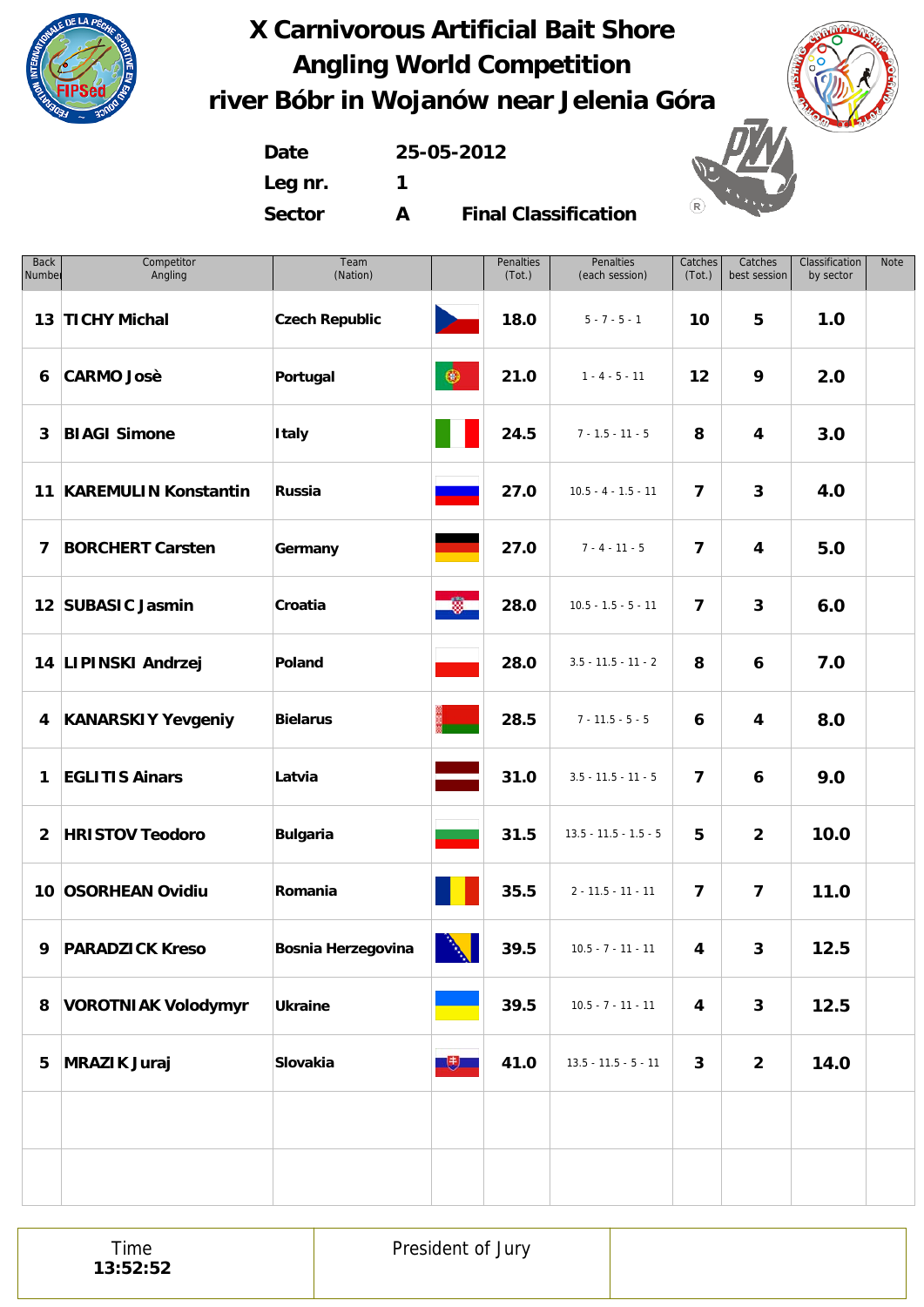







**Leg nr. 1 Sector B**

**Final Classification**

| <b>Back</b><br>Number | Competitor<br>Angling     | Team<br>(Nation)      |                                          | Penalties<br>(Tot.) | Penalties<br>(each session) | Catches<br>(Tot.)       | Catches<br>best session | Classification<br>by sector | <b>Note</b> |
|-----------------------|---------------------------|-----------------------|------------------------------------------|---------------------|-----------------------------|-------------------------|-------------------------|-----------------------------|-------------|
| 6                     | <b>DUARTE Nuno</b>        | Portugal              | $\circledast$                            | 14.5                | $7.5 - 2 - 1 - 4$           | 26                      | 10                      | 1.0                         |             |
| 5                     | <b>FORBAK Martin</b>      | Slovakia              | $\mathbb{R}^+$                           | 15.0                | $6 - 6 - 2 - 1$             | 31                      | 11                      | 2.0                         |             |
| $\mathbf{1}$          | <b>OLTE Maris</b>         | Latvia                |                                          | 15.5                | $1 - 4 - 3 - 7.5$           | 37                      | 27                      | 3.0                         |             |
|                       | 13 CEPELÁK Michal         | <b>Czech Republic</b> | $\mathcal{L}$                            | 19.0                | $3 - 1 - 12.5 - 2.5$        | 31                      | 19                      | 4.0                         |             |
|                       | 12 MATIJAŠIC Mario        | Croatia               | $\bullet$                                | 24.0                | $2 - 8 - 6.5 - 7.5$         | 29                      | 23                      | 5.0                         |             |
|                       | 14 KOWALSKI Daniel        | Poland                |                                          | 30.5                | $5 - 4 - 9.5 - 12$          | 18                      | 12                      | 6.0                         |             |
|                       | 11 SHANIN Alexey          | Russia                |                                          | 32.0                | $7.5 - 10.5 - 6.5 - 7.5$    | 15                      | 10                      | 7.0                         |             |
| 3                     | <b>MUIN Giacomo</b>       | <b>Italy</b>          |                                          | 33.0                | $14 - 4 - 12.5 - 2.5$       | 11                      | 5                       | 8.0                         |             |
| 7                     | <b>KATZER Klaus-Peter</b> | Germany               |                                          | 33.0                | $4 - 10.5 - 6.5 - 12$       | 18                      | 14                      | 9.0                         |             |
| 9                     | <b>LADAN Boris</b>        | Bosnia Herzegovina    | N                                        | 33.5                | $11.5 - 8 - 6.5 - 7.5$      | 10                      | 4                       | 10.0                        |             |
| 4                     | KOLDYCHEUSKI Mikalai      | <b>Bielarus</b>       |                                          | 36.5                | $9 - 13 - 9.5 - 5$          | 12                      | 8                       | 11.0                        |             |
| 8                     | <b>KRASOVSKYY Andriy</b>  | <b>Ukraine</b>        | $\mathcal{O}(\mathcal{O}_\mathcal{O})$ . | 40.5                | $11.5 - 13 - 4 - 12$        | 8                       | 4                       | 12.0                        |             |
| $\mathbf{2}$          | <b>BON Eugeni</b>         | <b>Bulgaria</b>       |                                          | 45.5                | $13 - 8 - 12.5 - 12$        | 5                       | $\mathbf{3}$            | 13.0                        |             |
|                       | 10 JUDET Gabriel          | Romania               |                                          | 47.5                | $10 - 13 - 12.5 - 12$       | $\overline{\mathbf{z}}$ | 6                       | 14.0                        |             |
|                       |                           |                       |                                          |                     |                             |                         |                         |                             |             |
|                       |                           |                       |                                          |                     |                             |                         |                         |                             |             |

Time **13:52:53** President of Jury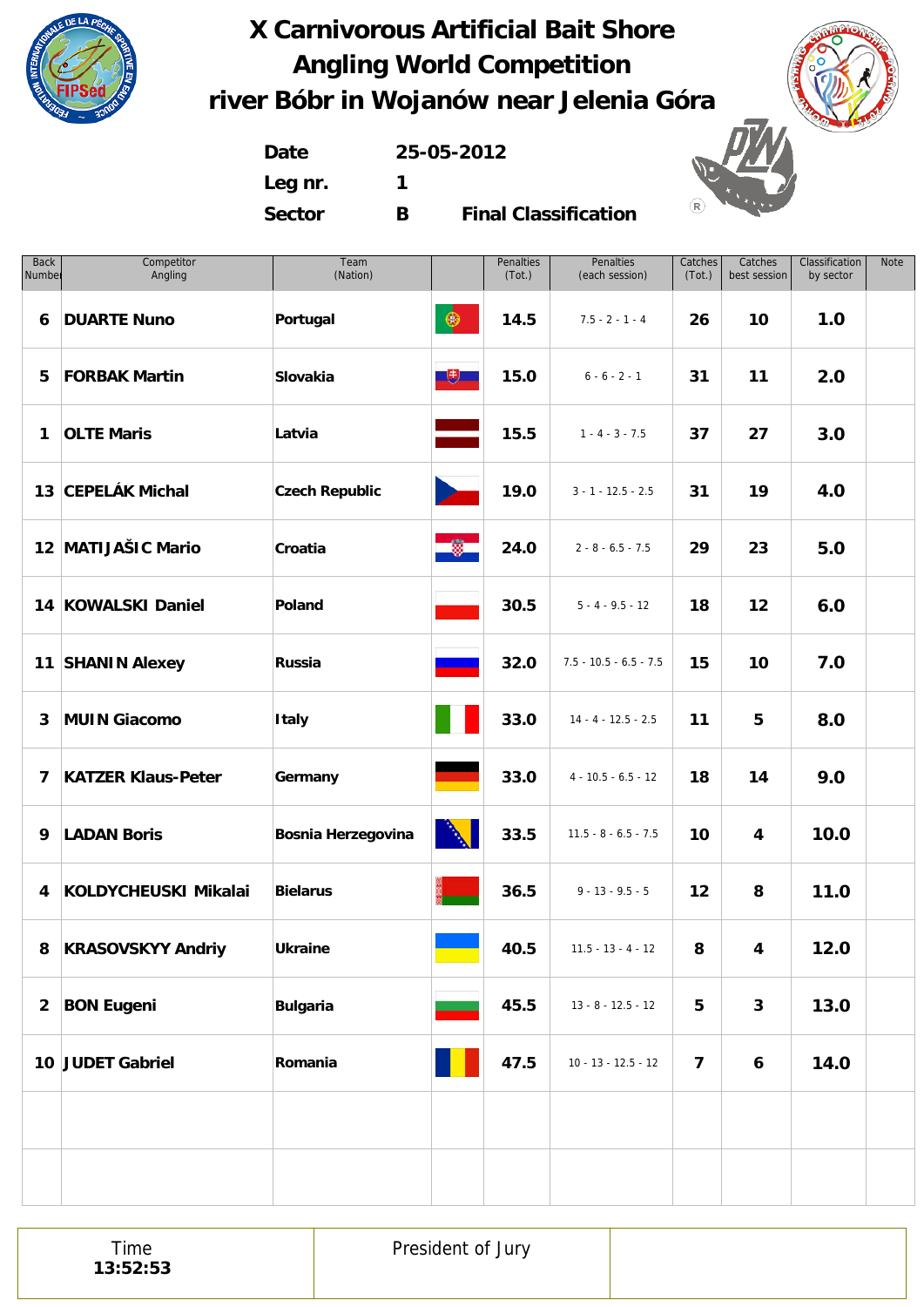



**Date 25-05-2012 Leg nr. 1**

**Sector C**

**Final Classification**

| <b>Back</b><br>Number | Competitor<br>Angling         | Team<br>(Nation)          |                | Penalties<br>(Tot.) | Penalties<br>(each session) | Catches<br>(Tot.) | Catches<br>best session | Classification<br>by sector | Note |
|-----------------------|-------------------------------|---------------------------|----------------|---------------------|-----------------------------|-------------------|-------------------------|-----------------------------|------|
|                       | 12 BORAS Mijo                 | Croatia                   | œ,             | 17.5                | $4 - 2 - 4.5 - 7$           | 17                | 10                      | 1.0                         |      |
|                       | 14 MAZUR Sebastian            | Poland                    |                | 19.0                | $5.5 - 6.5 - 4.5 - 2.5$     | 16                | 9                       | 2.0                         |      |
|                       | 13 FOLTYN Josef               | <b>Czech Republic</b>     |                | 20.0                | $1 - 10.5 - 1.5 - 7$        | 29                | 24                      | 3.0                         |      |
| 3                     | <b>ARNO Herrmann</b>          | <b>Italy</b>              |                | 20.5                | $2 - 2 - 4.5 - 12$          | 20                | 14                      | 4.0                         |      |
| 5                     | <b>HORNAK Peter</b>           | Slovakia                  | $\mathbb{R}^+$ | 21.5                | $9.5 - 6.5 - 1.5 - 4$       | 11                | 4                       | 5.0                         |      |
| $\overline{2}$        | <b>GETOV Georgi</b>           | <b>Bulgaria</b>           |                | 27.5                | $9.5 - 6.5 - 4.5 - 7$       | 9                 | 4                       | 6.0                         |      |
| 9                     | <b>ZOVAK Slavko-Slaven</b>    | <b>Bosnia Herzegovina</b> |                | 30.5                | $3 - 6.5 - 9 - 12$          | 14                | 11                      | 7.0                         |      |
|                       | 11 MORGUN Yuriy               | Russia                    |                | 32.0                | $9.5 - 6.5 - 9 - 7$         | 8                 | 4                       | 8.0                         |      |
| 8                     | <b>VILHUTSKYI Vladyslav</b>   | <b>Ukraine</b>            |                | 32.5                | $9.5 - 2 - 9 - 12$          | 9                 | 4                       | 9.0                         |      |
|                       | 4 SEDAKOV Eugen               | <b>Bielarus</b>           |                | 34.5                | $5.5 - 13 - 9 - 7$          | 11                | 9                       | 10.0                        |      |
| 6                     | <b>FERNANDES Fernando</b>     | Portugal                  | $\circledast$  | 36.0                | $14 - 10.5 - 9 - 2.5$       | 5                 | $\mathbf{3}$            | 11.0                        |      |
|                       | 7 KOBACK Werner               | Germany                   |                | 40.0                | $13 - 13 - 13 - 1$          | 6                 | $\overline{\mathbf{4}}$ | 12.0                        |      |
|                       | 10 MARINUC Ionut              | Romania                   |                | 41.0                | $9.5 - 6.5 - 13 - 12$       | 6                 | $\overline{\mathbf{4}}$ | 13.0                        |      |
| $\mathbf{1}$          | KOLESNIKOVS KonstantinsLatvia |                           |                | 47.5                | $9.5 - 13 - 13 - 12$        | 4                 | 4                       | 14.0                        |      |
|                       |                               |                           |                |                     |                             |                   |                         |                             |      |
|                       |                               |                           |                |                     |                             |                   |                         |                             |      |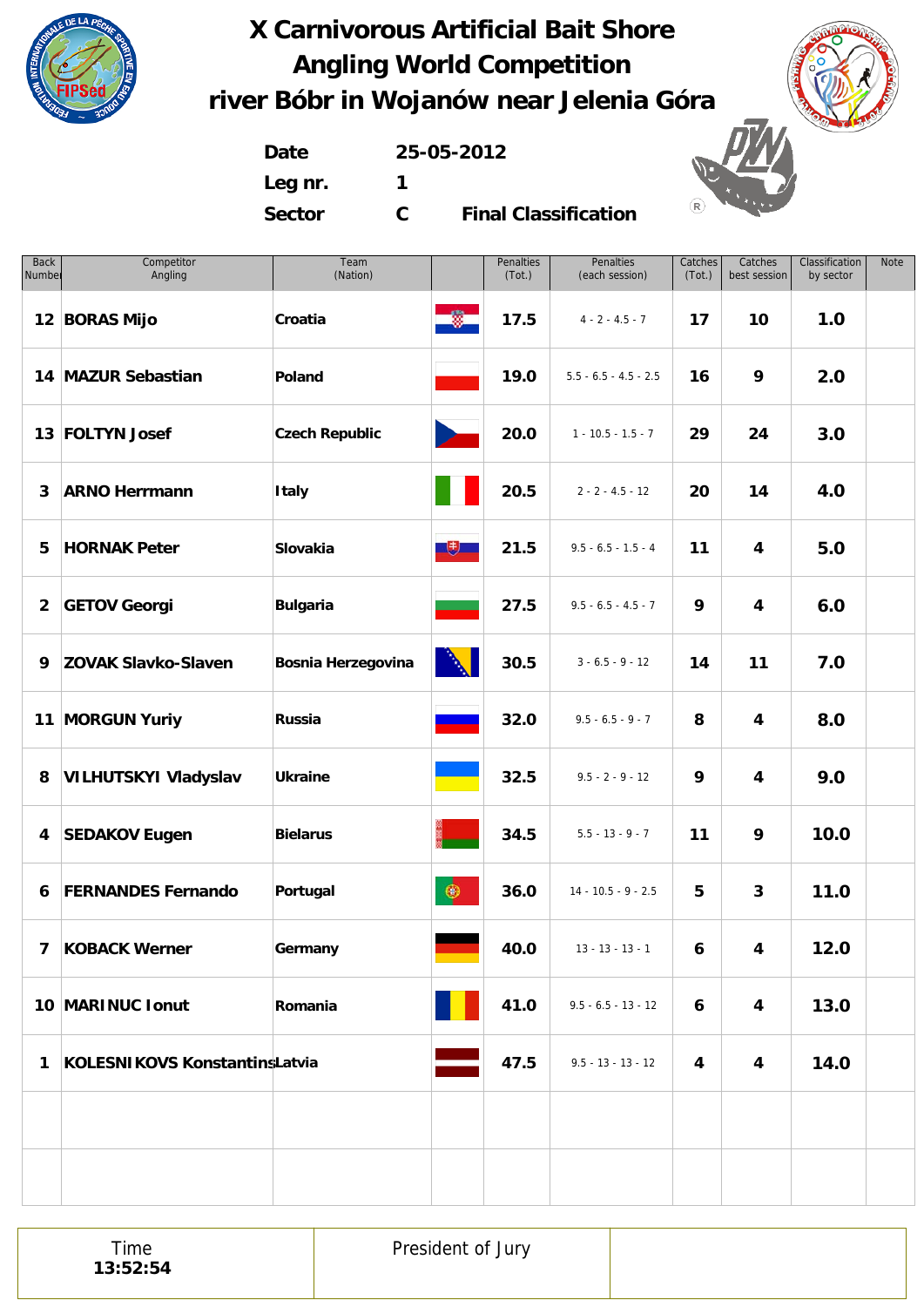



**Date 25-05-2012 Leg nr. 1 Sector D**

**Final Classification**

| Competitor<br>Number<br>Angling | Team<br>(Nation)          |                                                                                                                      | Penalties<br>(Tot.) | Penalties<br>(each session) | Catches<br>(Tot.) | Catches<br>best session | Classification<br>by sector | Note |
|---------------------------------|---------------------------|----------------------------------------------------------------------------------------------------------------------|---------------------|-----------------------------|-------------------|-------------------------|-----------------------------|------|
| 11 VOROBEV Alexander            | Russia                    |                                                                                                                      | 14.0                | $3 - 4.5 - 2 - 4.5$         | 22                | 11                      | 1.0                         |      |
| <b>POISHS Kaspars</b>           | Latvia                    |                                                                                                                      | 22.0                | $1.5 - 4.5 - 11.5 - 4.5$    | 20                | 13                      | 2.0                         |      |
| <b>BABIC Daniel</b>             | <b>Bosnia Herzegovina</b> |                                                                                                                      | 23.0                | $8 - 12 - 2 - 1$            | 17                | $\overline{\mathbf{z}}$ | 3.0                         |      |
| 13 CEPELÁK Tomas                | <b>Czech Republic</b>     | <b>Contract Contract Contract</b>                                                                                    | 23.5                | $1.5 - 10 - 7.5 - 4.5$      | 20                | 13                      | 4.0                         |      |
| <b>KOSTADINOV Todor</b>         | <b>Bulgaria</b>           |                                                                                                                      | 23.5                | $5 - 4.5 - 4 - 10$          | 17                | 8                       | 5.0                         |      |
| <b>BORCHERT Gerd</b>            | Germany                   |                                                                                                                      | 27.5                | $5 - 4.5 - 13.5 - 4.5$      | 14                | 8                       | 6.0                         |      |
| <b>FERRO Andrea</b>             | <b>Italy</b>              |                                                                                                                      | 29.5                | $13 - 4.5 - 7.5 - 4.5$      | 12                | 4                       | 7.0                         |      |
| <b>SMATANA Juraj</b>            | Slovakia                  | $\overline{1}$                                                                                                       | 31.0                | $5 - 4.5 - 11.5 - 10$       | 14                | 8                       | 8.0                         |      |
| <b>PAVLOV Igor</b>              | <b>Ukraine</b>            | <b>Contract Contract Contract Contract Contract Contract Contract Contract Contract Contract Contract Contract C</b> | 32.5                | $10.5 - 4.5 - 7.5 - 10$     | 13                | 6                       | 9.0                         |      |
| <b>BARBOSA Jorge</b>            | Portugal                  | $\circledast$                                                                                                        | 33.5                | $8 - 4.5 - 7.5 - 13.5$      | 13                | $\overline{\mathbf{z}}$ | 10.0                        |      |
| YAKUBOVICH Vadzim               | <b>Bielarus</b>           |                                                                                                                      | 37.0                | $12 - 13 - 2 - 10$          | 12                | 5                       | 11.0                        |      |
| 14 KRZYSZCZYK Wojciech          | Poland                    |                                                                                                                      | 39.5                | $8 - 14 - 7.5 - 10$         | 10                | 7                       | 12.0                        |      |
| 10 TRESTIAN Paul                | Romania                   |                                                                                                                      | 41.5                | $10.5 - 10 - 7.5 - 13.5$    | 11                | 6                       | 13.0                        |      |
| 12 VIDMAR Antonio               | Croatia                   |                                                                                                                      | 42.0                | $14 - 10 - 13.5 - 4.5$      | $\overline{7}$    | 3                       | 14.0                        |      |
|                                 |                           |                                                                                                                      |                     |                             |                   |                         |                             |      |
|                                 |                           |                                                                                                                      |                     |                             |                   |                         |                             |      |
|                                 |                           |                                                                                                                      |                     |                             |                   |                         |                             |      |

Time **13:52:54** President of Jury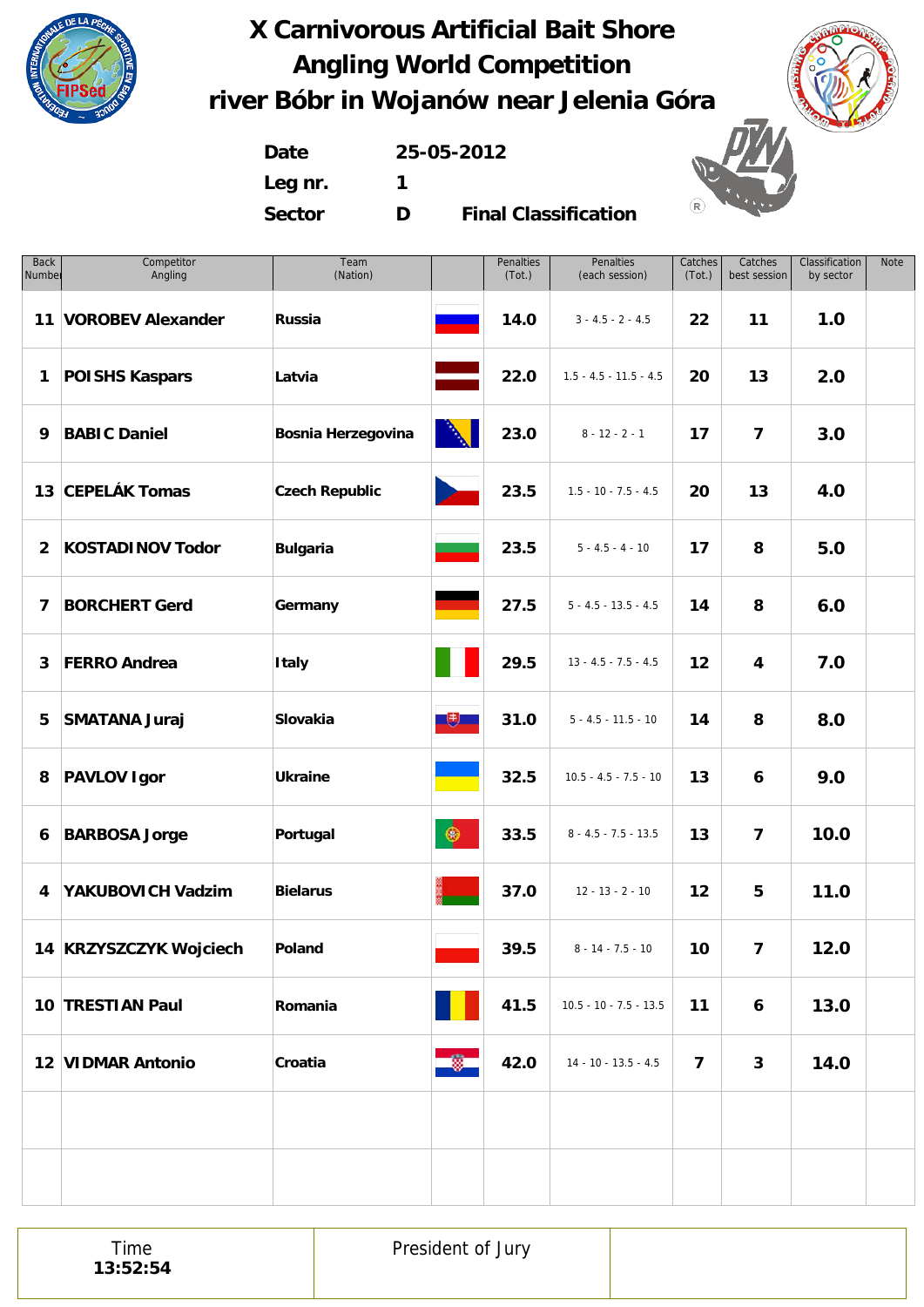



**Date 25-05-2012**



**Leg nr. 1 INDIVIDUAL CLASSIFICATION**

| Class.<br>(Day) | Competitor<br>Angling |                  | Team<br>(Nation)          |           | Classification<br>by sector | Penalties<br>(Tot.) | Catches<br>(Tot.) | Catches<br>(best session) | Catches<br>(each session) | <b>Penalties</b><br>(each session) | Note |
|-----------------|-----------------------|------------------|---------------------------|-----------|-----------------------------|---------------------|-------------------|---------------------------|---------------------------|------------------------------------|------|
| 1               | Vorobev               | Alexander        | <b>Russia</b>             |           | 1                           | 14.0                | 22                | 11                        | $11 - 4 - 5 - 2$          | $2 - 3 - 4.5 - 4.5$                |      |
| $\mathbf{2}$    | <b>Duarte</b>         | <b>Nuno</b>      | Portugal                  | $\bullet$ | $\mathbf{1}$                | 14.5                | 26                | 10                        | $10 - 6 - 7 - 3$          | $1 - 2 - 4 - 7.5$                  |      |
| $\mathbf{3}$    | <b>Boras</b>          | Mijo             | Croatia                   | $\bullet$ | $\mathbf 1$                 | 17.5                | 17                | 10                        | $10 - 4 - 2 - 1$          | $2 - 4 - 4.5 - 7$                  |      |
| 4               | <b>Tichy</b>          | <b>Michal</b>    | <b>Czech Republic</b>     |           | 1                           | 18.0                | 10                | 5                         | $5 - 1 - 1 - 3$           | $1 - 5 - 5 - 7$                    |      |
| 5               | Forbak                | <b>Martin</b>    | Slovakia                  | $+$       | $\overline{2}$              | 15.0                | 31                | 11                        | $11 - 4 - 5 - 11$         | $1 - 2 - 6 - 6$                    |      |
| 6               | <b>Mazur</b>          | <b>Sebastian</b> | Poland                    |           | $\overline{2}$              | 19.0                | 16                | 9                         | $9 - 2 - 2 - 3$           | $2.5 - 4.5 - 5.5 - 6.5$            |      |
| $\overline{7}$  | Carmo                 | Josè             | Portugal                  | $\bullet$ | $\overline{2}$              | 21.0                | 12                | 9                         | $9 - 2 - 1 - 0$           | $1 - 4 - 5 - 11$                   |      |
| 8               | <b>Poishs</b>         | <b>Kaspars</b>   | Latvia                    |           | $\overline{2}$              | 22.0                | 20                | 13                        | $13 - 4 - 1 - 2$          | $1.5 - 4.5 - 4.5 - 11.5$           |      |
| 9               | Olte                  | <b>Maris</b>     | Latvia                    |           | $\mathbf{3}$                | 15.5                | 37                | 27                        | $27 - 5 - 4 - 1$          | $1 - 3 - 4 - 7.5$                  |      |
| 10 <sup>°</sup> | Foltyn                | Josef            | <b>Czech Republic</b>     |           | 3                           | 20.0                | 29                | 24                        | $24 - 1 - 3 - 1$          | $1 - 1.5 - 7 - 10.5$               |      |
| 11              | <b>Babic</b>          | <b>Daniel</b>    | <b>Bosnia Herzegovina</b> | N         | 3                           | 23.0                | 17                | 7                         | $7 - 2 - 5 - 3$           | $1 - 2 - 8 - 12$                   |      |
| 12 <sub>2</sub> | Biagi                 | <b>Simone</b>    | <b>Italy</b>              |           | 3                           | 24.5                | 8                 | 4                         | $4 - 3 - 0 - 1$           | $1.5 - 5 - 7 - 11$                 |      |
| 13              | Cepelák               | Michal           | <b>Czech Republic</b>     |           | 4                           | 19.0                | 31                | 19                        | $19 - 7 - 0 - 5$          | $1 - 2.5 - 3 - 12.5$               |      |
| 14              | Arno                  | Herrmann         | <b>Italy</b>              |           | 4                           | 20.5                | 20                | 14                        | $14 - 4 - 2 - 0$          | $2 - 2 - 4.5 - 12$                 |      |
| 15              | Cepelák               | <b>Tomas</b>     | <b>Czech Republic</b>     |           | 4                           | 23.5                | 20                | 13                        | $13 - 3 - 2 - 2$          | $1.5 - 4.5 - 7.5 - 10$             |      |
|                 | 16 Karemulin          | Konstantin       | <b>Russia</b>             |           | 4                           | 27.0                | $\overline{7}$    | 3                         | $3 - 2 - 2 - 0$           | $1.5 - 4 - 10.5 - 11$              |      |
| 17              | Hornak                | Peter            | <b>Slovakia</b>           | $+$       | 5                           | 21.5                | 11                | $\overline{\mathbf{4}}$   | $4 - 2 - 3 - 2$           | $1.5 - 4 - 6.5 - 9.5$              |      |
| 18              | Kostadinov            | <b>Todor</b>     | <b>Bulgaria</b>           |           | 5                           | 23.5                | 17                | 8                         | $8 - 4 - 4 - 1$           | $4 - 4.5 - 5 - 10$                 |      |
|                 | 19 Matijašic          | <b>Mario</b>     | Croatia                   | $\bullet$ | 5                           | 24.0                | 29                | 23                        | $23 - 3 - 2 - 1$          | $2 - 6.5 - 7.5 - 8$                |      |

Time **13:53:20**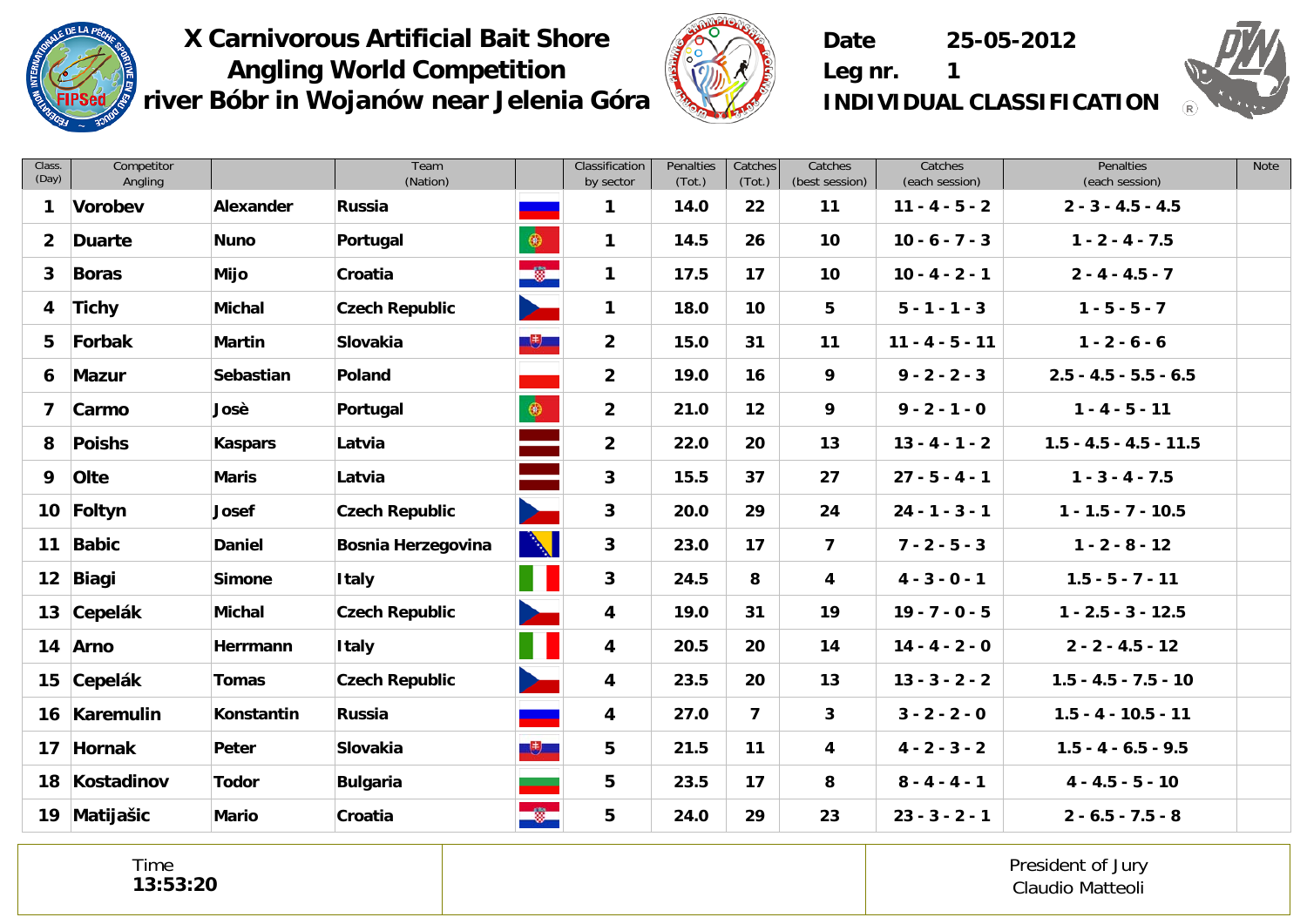



**Date 25-05-2012**

**Leg nr. 1 INDIVIDUAL CLASSIFICATION**

| Class.<br>(Day) | Competitor<br>Angling |                    | Team<br>(Nation)          |           | Classification<br>by sector | Penalties<br>(Tot.) | Catches<br>(Tot.)       | Catches<br>(best session) | Catches<br>(each session) | Penalties<br>(each session) | Note |
|-----------------|-----------------------|--------------------|---------------------------|-----------|-----------------------------|---------------------|-------------------------|---------------------------|---------------------------|-----------------------------|------|
| 20              | <b>Borchert</b>       | Carsten            | Germany                   |           | 5                           | 27.0                | $\overline{\mathbf{z}}$ | 4                         | $4 - 2 - 0 - 1$           | $4 - 5 - 7 - 11$            |      |
| 21              | <b>Borchert</b>       | Gerd               | Germany                   |           | 6                           | 27.5                | 14                      | 8                         | $8 - 4 - 0 - 2$           | $4.5 - 4.5 - 5 - 13.5$      |      |
| $22 \,$         | Getov                 | Georgi             | <b>Bulgaria</b>           |           | 6                           | 27.5                | 9                       | 4                         | $4 - 2 - 2 - 1$           | $4.5 - 6.5 - 7 - 9.5$       |      |
| 23              | Subasic               | Jasmin             | Croatia                   | $\bullet$ | 6                           | 28.0                | $\overline{7}$          | 3                         | $3 - 3 - 1 - 0$           | $1.5 - 5 - 10.5 - 11$       |      |
| 24              | Kowalski              | <b>Daniel</b>      | Poland                    |           | 6                           | 30.5                | 18                      | 12                        | $12 - 5 - 1 - 0$          | $4 - 5 - 9.5 - 12$          |      |
| 25              | Lipinski              | Andrzej            | Poland                    |           | 7                           | 28.0                | 8                       | $\boldsymbol{6}$          | $6 - 0 - 0 - 2$           | $2 - 3.5 - 11 - 11.5$       |      |
|                 | 26 Ferro              | Andrea             | <b>Italy</b>              |           | $\overline{\mathbf{z}}$     | 29.5                | 12                      | $\overline{\mathbf{4}}$   | $4 - 4 - 2 - 2$           | $4.5 - 4.5 - 7.5 - 13$      |      |
|                 | 27 Zovak              | Slavko-Slaven      | <b>Bosnia Herzegovina</b> | N         | $\overline{\mathbf{z}}$     | 30.5                | 14                      | 11                        | $11 - 2 - 1 - 0$          | $3 - 6.5 - 9 - 12$          |      |
| 28              | Shanin                | Alexey             | Russia                    |           | $\overline{\mathbf{z}}$     | 32.0                | 15                      | 10                        | $10 - 2 - 2 - 1$          | $6.5 - 7.5 - 7.5 - 10.5$    |      |
| 29              | Kanarskiy             | Yevgeniy           | <b>Bielarus</b>           |           | 8                           | 28.5                | 6                       | 4                         | $4 - 0 - 1 - 1$           | $5 - 5 - 7 - 11.5$          |      |
| 30              | Smatana               | Juraj              | Slovakia                  | $+$       | 8                           | 31.0                | 14                      | 8                         | $8 - 4 - 1 - 1$           | $4.5 - 5 - 10 - 11.5$       |      |
| 31              | Morgun                | Yuriy              | Russia                    |           | 8                           | 32.0                | 8                       | 4                         | $4 - 2 - 1 - 1$           | $6.5 - 7 - 9 - 9.5$         |      |
|                 | 32 Muin               | Giacomo            | <b>Italy</b>              |           | 8                           | 33.0                | 11                      | 5                         | $1 - 5 - 0 - 5$           | $2.5 - 4 - 12.5 - 14$       |      |
|                 | 33 Eglitis            | <b>Ainars</b>      | Latvia                    |           | 9                           | 31.0                | $\overline{7}$          | 6                         | $6 - 0 - 0 - 1$           | $3.5 - 5 - 11 - 11.5$       |      |
|                 | 34 Pavlov             | Igor               | <b>Ukraine</b>            |           | 9                           | 32.5                | 13                      | 6                         | $6 - 4 - 2 - 1$           | $4.5 - 7.5 - 10 - 10.5$     |      |
| 35              | Vilhutskyi            | Vladyslav          | <b>Ukraine</b>            |           | 9                           | 32.5                | 9                       | 4                         | $4 - 4 - 1 - 0$           | $2 - 9 - 9.5 - 12$          |      |
|                 | 36 Katzer             | <b>Klaus-Peter</b> | Germany                   |           | 9                           | 33.0                | 18                      | 14                        | $14 - 2 - 2 - 0$          | $4 - 6.5 - 10.5 - 12$       |      |
|                 | 37 Hristov            | <b>Teodoro</b>     | <b>Bulgaria</b>           |           | 10                          | 31.5                | 5                       | $\overline{2}$            | $2 - 0 - 2 - 1$           | $1.5 - 5 - 11.5 - 13.5$     |      |
| 38              | Barbosa               | Jorge              | Portugal                  | $\bullet$ | 10                          | 33.5                | 13                      | $\overline{7}$            | $7 - 4 - 2 - 0$           | $4.5 - 7.5 - 8 - 13.5$      |      |

Time **13:53:21**